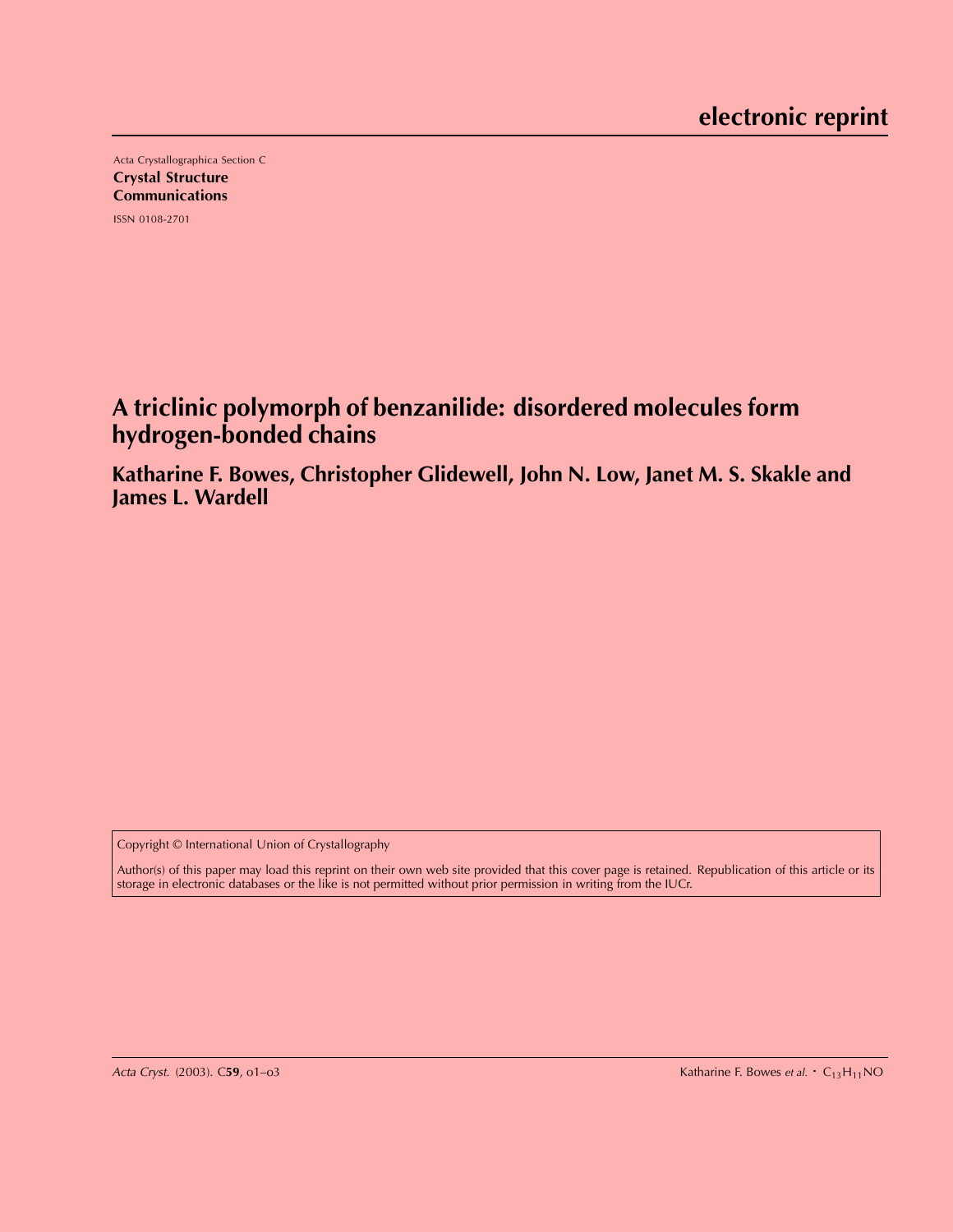Acta Crystallographica Section C Crystal Structure Communications ISSN 0108-2701

## A triclinic polymorph of benzanilide: disordered molecules form hydrogenbonded chains

## Katharine F. Bowes,<sup>a</sup> Christopher Glidewell,<sup>a\*</sup> John N. Low,<sup>b</sup> Janet M. S. Skakle<sup>b</sup> and James L. Wardell<sup>c</sup>

<sup>a</sup>School of Chemistry, University of St Andrews, St Andrews, Fife KY16 9ST, Scotland, <sup>b</sup>Department of Chemistry, University of Aberdeen, Meston Walk, Old Aberdeen AB24 3UE, Scotland, and <sup>c</sup>Instituto de Química, Departamento de Química Inorgânica, Universidade Federal do Rio de Janeiro, 21945-970 Rio de Janeiro, RJ, Brazil

Correspondence e-mail: cg@st-andrews.ac.uk

Received 28 October 2002 Accepted 1 November 2002 Online 10 December 2002

In the  $\overline{P1}$  polymorph of benzanilide or N-phenylbenzamide,  $C_{13}H_{11}NO$ , the molecules are linked into simple  $C(4)$  chains by  $N-H\cdots$ O hydrogen bonds. The molecules exhibit orientational disorder, but the donor and acceptor in a given hydrogen bond may occur, independently, in either the major or the minor orientation, such that all four possible  $N-H\cdots O$ combinations have very similar geometries. The structure of this  $P_1$  polymorph can be related to that of a previously reported C2/c polymorph.

### Comment

The crystal structure of benzanilide, PhNHCOPh, (I), was first reported many years ago (Kashino et al., 1979). These authors reported an ambient temperature study of a  $C2/c$  phase crystallized from ethanol, which has  $Z' = \frac{1}{2}$  with the molecules disordered across twofold rotation axes, such that the O atom and the H atom bonded to N both lie on the twofold axes. A unique  $H\cdots O$  contact thus characterizes the  $N-H\cdots O$ hydrogen bonds, which link the molecules into a  $C(4)$  chain generated by translation along the shortest axis of the cell, viz.  $b = 5.323$  (3) Å.



In this paper, we report the structure of a triclinic  $(P\overline{1})$ ,  $Z' = 1$ ) polymorph of (I), also crystallized from ethanol. In this polymorph, the molecules (Fig. 1) lie in general positions, but it was clear early in the refinement that there was some orientational disorder in the structure. Some 16% of the molecular sites are occupied by a second orientation, which is

approximately related to the major orientation by a 180 rotation of the molecule about a line in the plane of the central HNCO unit lying normal to the  $C14\cdots C24$  line. Hence atoms C14 and C44 have almost coincident sites, as do atoms C24 and C34. Similarly, atom pairs O11/O21 and H11/ H21 occupy sites which are almost coincident (Fig. 2).

The molecules of  $(I)$  are linked into  $C(4)$  chains generated by translation along the [100] direction (Fig. 3), and because of the close proximity of the alternative donor and acceptor sites, hydrogen bonds can be formed between any two adjacent molecules within the chain, regardless of whether they adopt the major or minor orientation (Table 2). Hence the hydrogen bonding imposes no necessary correlation between the molecular orientations at adjacent sites within the chain, although this may be imposed by non-bonded  $C \cdots C$  contacts.

Within the molecule of (I), the bond lengths and angles present no unusual features. The central  $C-N(H)-C(O)-C$ fragment is essentially planar and the phenyl rings are each



#### Figure 1

Views of the molecule of compound (I), showing the atom-labelling scheme for  $(a)$  the major orientation and  $(b)$  the minor orientation. For the major orientation, displacement ellipsoids are drawn at the 30% probability level, but for the minor orientation, all non-H atoms were refined isotropically (see text). H atoms are shown as small spheres of arbitrary radii.



#### Figure 2

Part of the crystal structure of (I), showing the two orientations of the molecule; the major orientation is shown with solid bonds and the minor orientation with dashed bonds.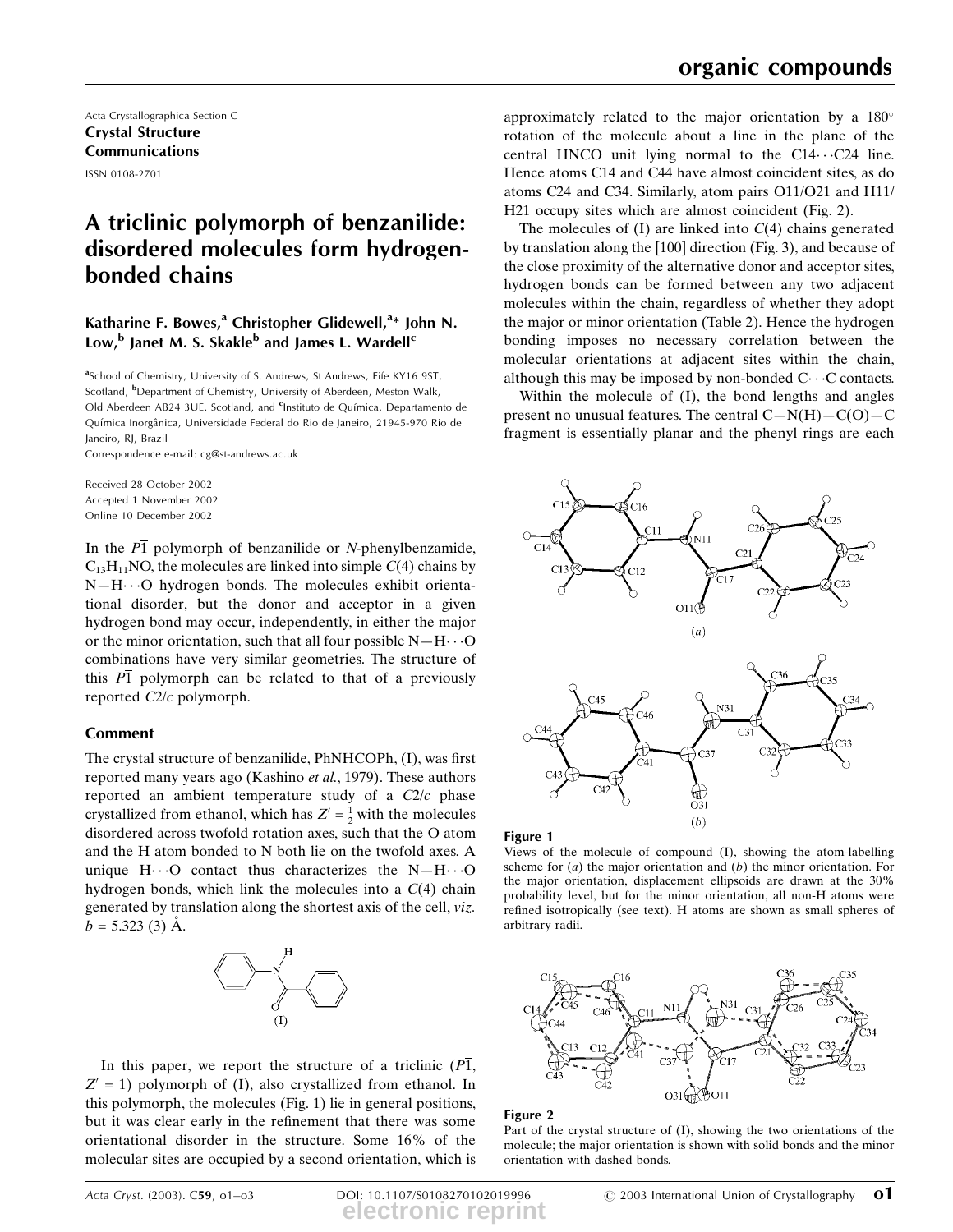twisted by  $ca$  30 $^{\circ}$  away from this plane (Table 1). The conformation in the  $P\overline{1}$  polymorph thus resembles that in the  $C2/c$  polymorph, where the dihedral angles between the rings and the central unit are both  $ca 31^\circ$ .

The density reported for the  $C2/c$  polymorph  $(1.321 \text{ Mg m}^{-3})$  is somewhat lower than that found here for the  $\overline{P1}$  form. This suggests that the  $\overline{P1}$  form may be thermodynamically more stable (Burger & Ramberger, 1979). The ambient-temperature unit cell reported for the C2/c poly-



#### Figure 3

Part of the crystal structure of  $(I)$ , showing the formation of a  $C(4)$  chain along [100]. For the sake of clarity, only the major orientation is shown and H atoms bonded to C atoms have been omitted. Atoms marked with an asterisk (\*) or hash (#) are at the symmetry positions  $(1 + x, y, z)$  and  $(x - 1, y, z)$ , respectively.



#### Figure 4

Projections of the structures of (I), showing (a) the  $\overline{P1}$  polymorph projected on to the bc plane (for the sake of clarity, only the major orientation is shown), and (b) the  $C2/c$  polymorph, projected on to the  $ac$ plane (for the sake of clarity, only one orientation is shown). In each projection, H atoms bonded to C atoms have been omitted for clarity.

morph  $[a = 24.34 (4), b = 5.325 (3)$  and  $c = 8.012 (8)$  Å, and  $\beta =$ 107.2 (3)°; Kashino *et al.*, 1979] can be readily related to the  $\overline{P1}$ cell by the transformation  $(0, -1, 0/0, 0, -1/\frac{1}{2}, 0, 0)$ . In the C2/c polymorph, the molecules lie across twofold rotation axes, with the centroid of the reference molecule at  $(0, 0.205, 0.250)$ , while in the  $\overline{P1}$  polymorph, the centroid of the reference molecule is at approximately  $(0.198, 0.749, -0.002)$ , so that the projections of the two structures down their short axes are very similar (Fig. 4). However, alternate chains in the [100] direction in the  $C2/c$  structure are related by the  $C$ -centring operation and hence suffer a shift of  $\frac{b}{2}$  between adjacent chains in this direction, whereas no such shifts occur in the  $\overline{P1}$ polymorph.

In addition to these translations, the very different disorder ratios (50:50 in C2/c and 84:16 in  $\overline{P1}$ ) effectively preclude the possibility of a simple displacive phase transformation between the two polymorphs, as this would require at least 34% of the molecules to change orientation on conversion of either phase to the other. Since the molecules are  $ca 11.2 \text{ Å}$  in length, and longer if the van der Waals surfaces are included, the end-over-end rotation involved in this change of orientation would require each such molecule to sweep out, unhindered, a disc of area nearly 100  $\AA^2$ .

As in the  $\overline{P1}$  polymorph, there is no necessary correlation between the orientations of adjacent molecules in the  $C2/c$ polymorph imposed by the hydrogen bonding. However, it was found by Kashino et al. (1979) that non-bonded  $C \cdots C$ contacts imposed correlation within, but not between, the [010] chains. Kashino et al. (1979) discussed the C2/c structure in terms of the fully ordered structures which could arise in each of the subgroups of C2/c (Cc, C1, P2<sub>1</sub>/c and P2<sub>1</sub>/n); the representation in Fig. 4(b) is, in fact, the  $C\overline{1}$  substructure.

In our recent structural studies, we have encountered several examples of concomitant polymorphism. Thus, when crystallized from ethanol, 2-iodo-4-nitroaniline yields a mixture of triclinic ( $\overline{PI}$ ,  $Z' = 1$ ) and orthorhombic (*Pbca*,  $Z' = 1$ ) crystals which have slightly different colours (McWilliam et al., 2001). Crystallization of ethyl N-(2-amino-6-benzyloxy-5 nitrosopyrimidin-2-yl)-3-aminopropanoate from acetonitrile± ethanol-water (1:1:1 by volume) yields a mixture of two monoclinic polymorphs, one blue  $(P2<sub>1</sub>/c, Z' = 1)$  and the other pink  $(P2_1, Z' = 2)$  (Quesada *et al.*, 2002), where the conformations of the three independent molecules are all different, so that these concomitant polymorphs are also conformational polymorphs. The 1:1 adduct formed between (S)-malic acid and 4,4'-bipyridyl crystallizes from methanol as a mixture of triclinic (P1,  $Z' = 1$ ) and monoclinic (C2,  $Z' = 1$ ) polymorphs (Farrell et al., 2002). Finally, benzanilide crystallizes from ethanol in both a monoclinic form  $(C2/c, Z' = \frac{1}{2}$ ; Kashino *et al.*, 1979) and the triclinic form  $(P\overline{1}, Z' = 1)$  reported here.

We emphasize that in none of these systems had there been any attempt to engineer such polymorphic behaviour, nor was this behaviour being specifically sought after. Instead, each pair of polymorphs was identified serendipitously. In the cases of 2-iodo-4-nitroaniline and the nitrosopyrimidine, the identification of the two forms was facilitated by their different colours, but in the other examples, identification depended